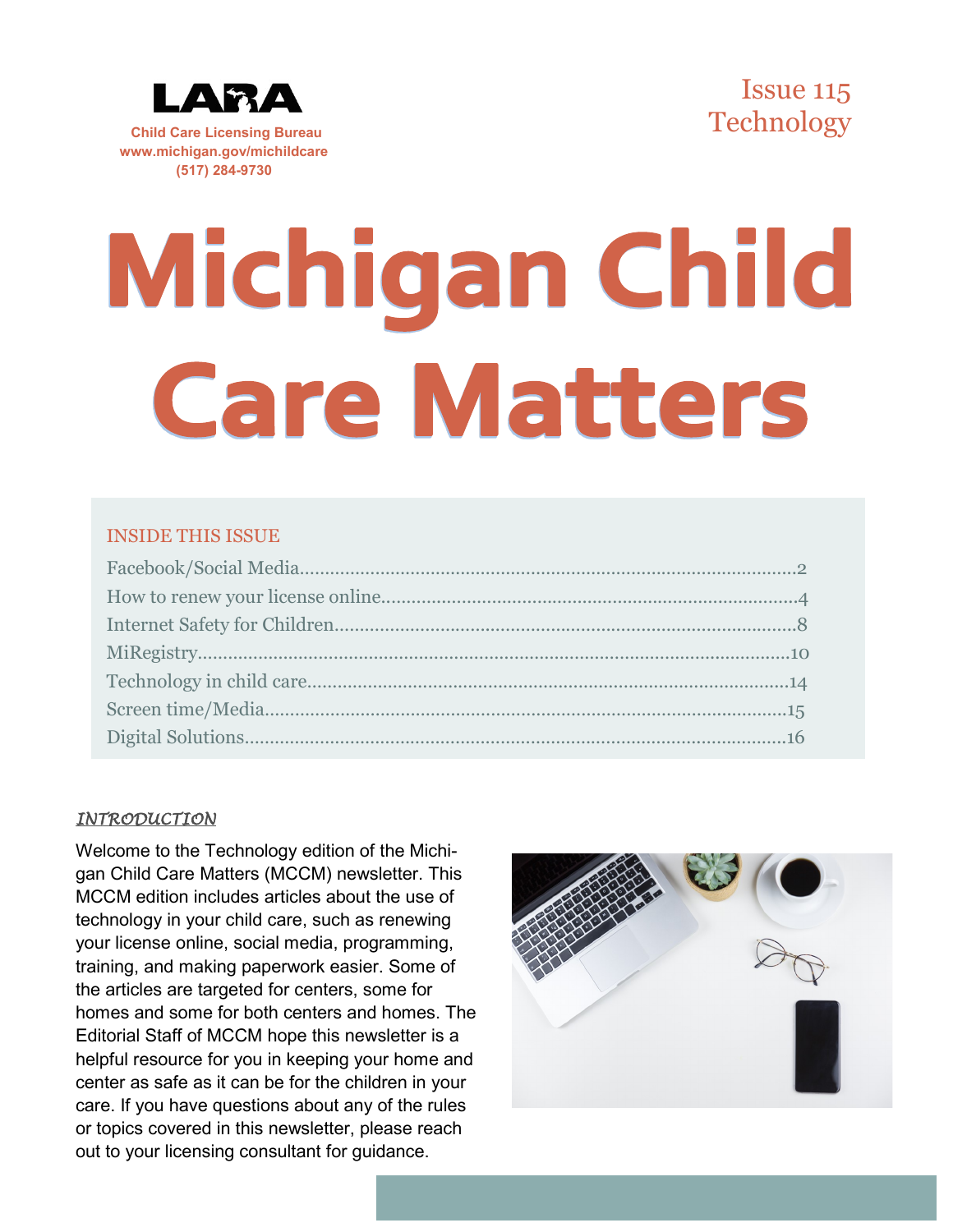Licensing has developed tests based on the content of this newsletter. You can receive up to one clock hour of annual training for reading three newsletters and passing the associated tests each calendar year. Each article will include a symbol in the title of the article to identify the content as appropriate for center child care providers, home child care providers or all child care providers. For more information on how to access these tests, go to www.michigan.gov/ mccmatters.



Article is appropriate for ALL child care providers.



Article is appropriate for CEN-TER child care

providers.



Article is appropriate for HOME child care providers.

# **Facebook/Social Media and Family Communication Policy**

Janeiro Byrd, Licensing Consultant Wayne County



Effective communication is critical in every aspect of a person's life. Communication skills influence relationships in families, children, friends and at work. Good communication helps build relationships in good times, and mend relationships in difficult times. These skills include speaking as well as listening and nonverbal communication.

Digital communication in child care has become more accessible to families. Child care providers have become creative in reaching out to current and prospective families. Facebook/social media is an easy and fast way to share information that pertains to your program. It allows child care providers to showcase their business and everything they have to offer. Families who are currently enrolled in child care programs are able to stay in touch with their child's classroom throughout the day using various technology.

Although, there are pros to social media in child care, there are also cons. The pros and cons of utilizing social media in child care programs are mixed. Child care programs use social media to advertise their business for prospective families. They also use social media to connect and communicate with their current families, so families can view what their children are doing while they are away from them. The downside to social media in child care programs is the negative images that people can post. This may be due to disgruntled families or staff who are no longer with the child care program.

Your customers are already talking about you on social media, whether or not you are there to respond. If you and your team are on the ball, you can pick up on important social posts about your program to highlight the positive and address the negative before it turns into a major issue. Is someone saying something about your business that's not true? Be sure to share your side of the story in a polite, professional way. Send plenty of thanks and draw attention to those who are saying positive kind words.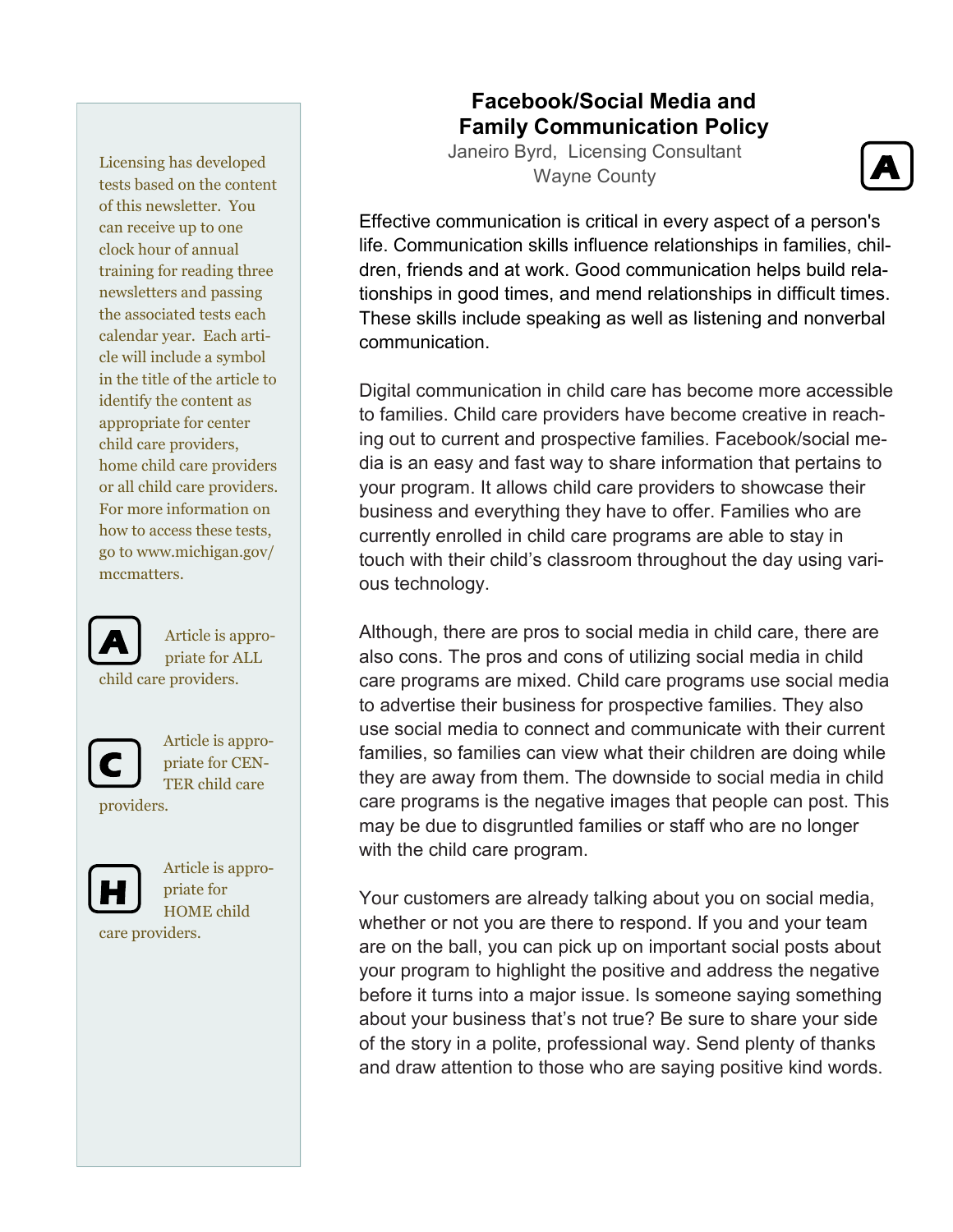There are now more than 3 billion people using social networks across the globe. Social media is a fast, inexpensive, and effective way to reach almost half the world's population. Offer great value in the chat, rather than being too promotional. Just make sure your website address is included in all of your social media profiles so that people who want to learn more about you can do so with one easy click. Even better, use a pinned post to highlight a landing page on your website that's relevant to the chat.

Social accounts are a critical part of a child care program sales funnel, the process through which a new contact becomes a customer. As the number of people using social media continues to grow and social sales tools evolve, social networks will become increasingly important for product search and ecommerce. Using social media for your business allows child care programs to stay on top of sentiment analysis so they can protect their brand reputation.

As part of most child care programs, employees and families must acknowledge they have received a handbook that outlines their policies. Best practice is for families to give permission to allow their child to appear in social media posts, photos and newsletters. Staff should not be allowed to take pictures or post photos of children to social media. Staff must acknowledge that they will not share and distribute information regarding their employer during or after separation of employment.

Family communication is very important in child care. To save on costs, several child care programs have gone or are going paperless. Parents want their children in a safe learning and nurturing environment. Parents can watch their children on their phones, computers and tablets. There are several types of software that is being utilized in child care programs. The software allows families to stay engaged by providing real-time photos, video, and text updates to parents. Families are also able to view their child's daily reports, which includes their meals, naps, activities and notes regarding their day.

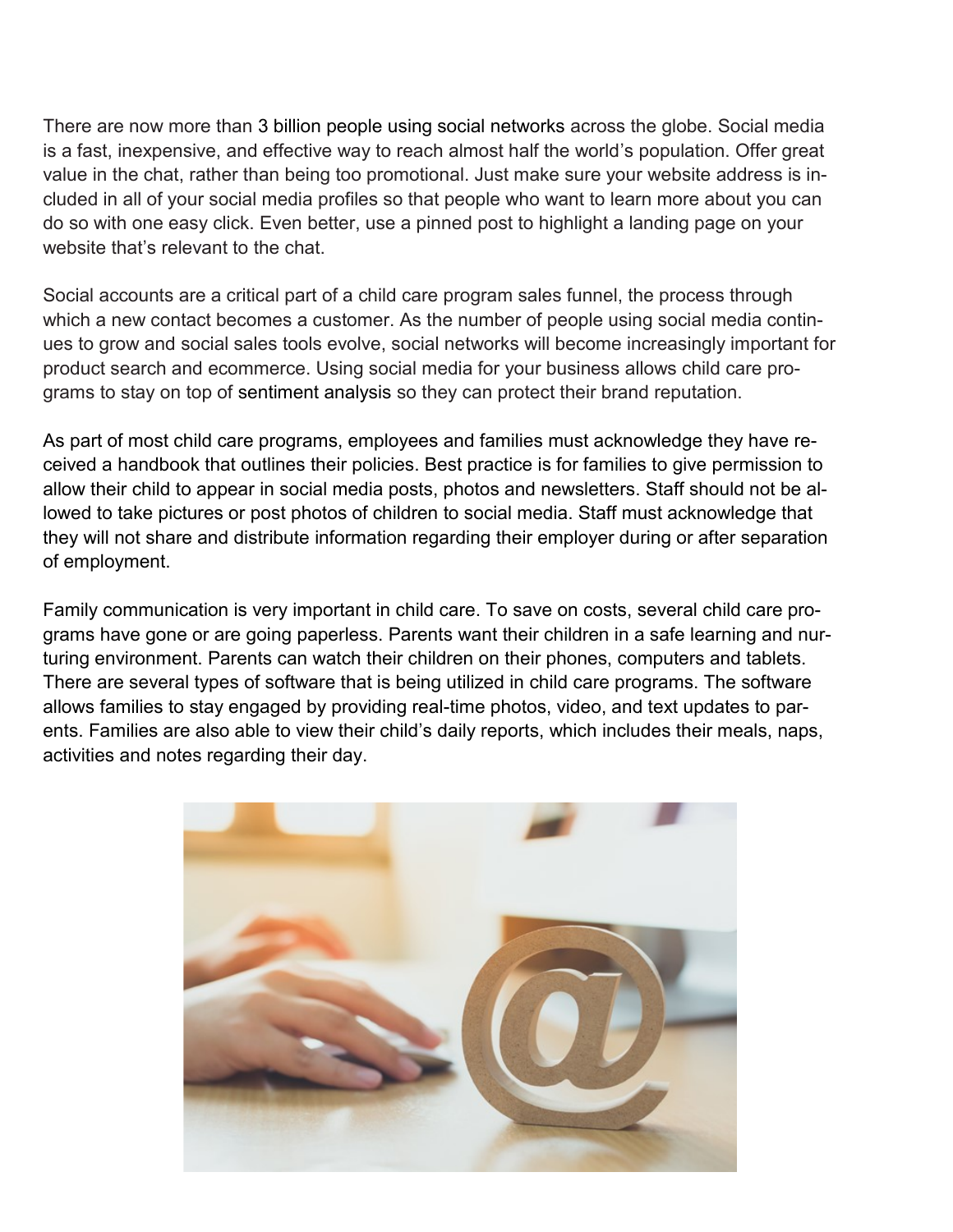# **How to renew your license online and what do you need to send to licensing**



Thanh Biehl, Child Care Licensing Consultant Livingston County

There are three license statuses: Original, regular and provisional. How long is the license valid for and when is a license renewal required?

• Once an original application and all supporting documents have been submitted to the department, an initial inspection is completed in order to determine that the applicant meets the requirements of the rules. The licensing consultant will make a determination in regard to licensure. If the recommendation is to issue a license then an original license is issued. An original license expires six months from the date of issuance. After six months, a renewal inspection will be conducted by your licensing consultant. If the

center or home is in compliance with the rules, a regular license will be issued.

- A regular license is valid for two years and expires from when the previous license was issued.
- A provisional license may change the date when a renewal inspection is due. A provisional license may be issued when there are violation(s) of the

*"Renewal information will be sent three months before the expiration date of your license."* 

licensing rules and/or act, the licensee is temporarily unable, but willing, to comply, and an acceptable corrective action plan has been submitted. A provisional license expires exactly six months from the date of issuance. The licensing consultant will complete a renewal inspection. If a regular license is recommended then the status will change from provisional to regular. A renewal inspection will be completed every two years from that date.

If your license is expiring soon and you're not sure what to do, where to go or what is required for the renewal process, this article will guide you.

Renewal information will be sent three months before the expiration date of your license. There are two ways to renew your child care license. You may choose to submit an online renewal application and fee or complete a paper application and mail it with the fee to the department.

If you choose to renew your license online, go to [www.michigan.gov/michildcare.](http://www.michigan.gov/michildcare) A MiLogin account, Internet Explorer, credit card or a debit card are required to complete the online renewal application. Please note, Discover or American Express Cards are not accepted.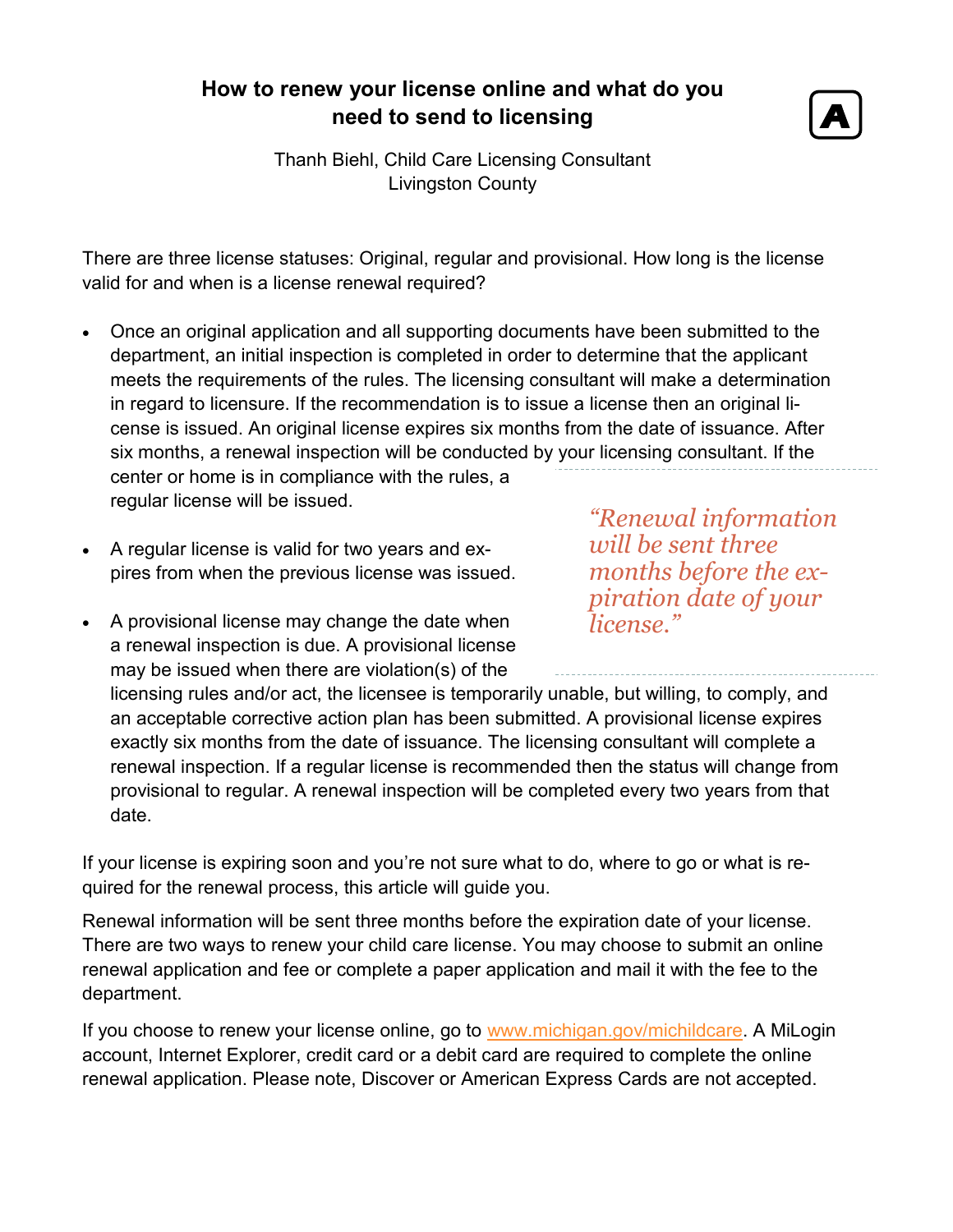Once you've logged in to the MiLogin, complete the child care application and supplemental application. It is important that you save and print a copy of the application before completing the online application and hitting the submit button. A copy of the child care application, supplemental application and required documents should be sent to your consultant. A list of the required documents is listed below in the Application Materials Checklist section. If you did not save a copy, then a paper copy of the application should be completed and sent to your consultant.

Complete the online renewal application as soon as possible, but **no later than 45 days prior to the expiration date** of your license. Failure to return the application and renewal fee prior to the expiration of your license will result in the closure of your license. However, do not submit an online renewal application until after you receive the renewal information in the mail. If you submit it prior to receiving the renewal information in the mail, your application will not be entered into the licensing database properly and will have to be resubmitted.

*"Complete the online renewal application as soon as possible, but no later than 45 days prior to the expiration date."*

#### Online Renewal Application Steps:

Go to [www.michigan.gov/michildcare.](http://www.michigan.gov/michildcare)

Click on Application – Apply or Renew.

Click on the applicable link. ([Family and Group Child Care Home Application](https://www.michigan.gov/lara/0,4601,7-154-63294_5529_49572-240155--,00.html) - Renewal or [Child Care Center Application](https://www.michigan.gov/lara/0,4601,7-154-63294_5529_49572-240155--,00.html) - Renewal)

Create an account/ Log in to MiLogin.

Complete the child care application and supplemental application.

Submit fee.

Save/ Print a copy of the child care application and supplemental application.

Send the child care application, supplemental application and all required documents to your consultant.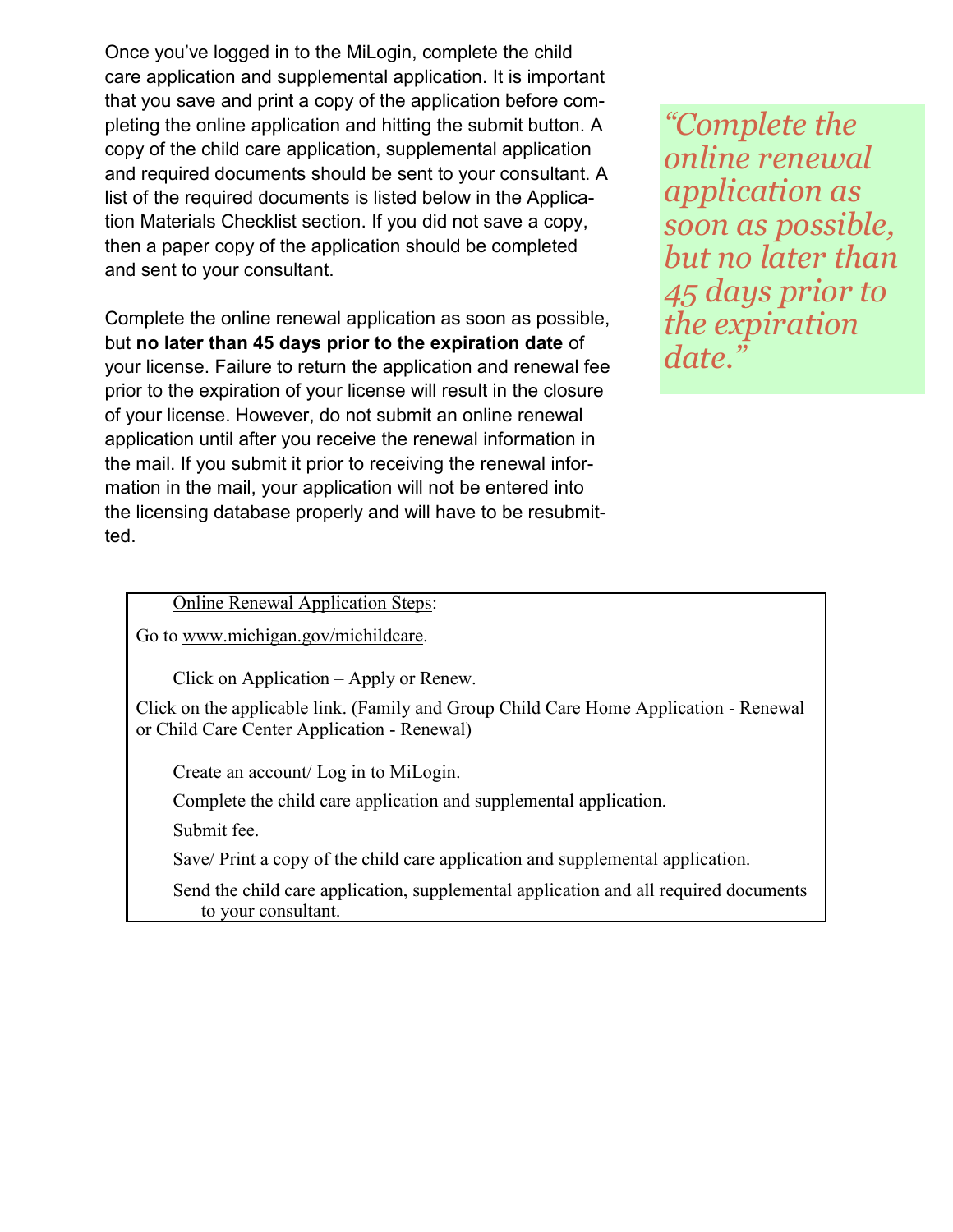If you choose not to renew your license online, a completed paper application, fee and required documents should be mailed to:

Michigan Department of Licensing and Regulatory Affairs Bureau of Community and Health Systems P.O. Box 30664 Lansing, MI 48909-88164

The application and required documents should be sent to the department as soon as possible, but **no later than 45 days prior to the expiration date** of your license. If your packet is incomplete, it will hold up the renewal process.

For all renewal applications, you are required to submit additional information as part of your renewal application. Forms not included in the online application packet are available on the licensing website at [www.michigan.gov/michildcare](http://www.michigan.gov/michildcare-forms)-forms.

## **Family and Group Child Care Homes Application Materials Checklist**

The following must be returned to licensing:

- Child Care Application.
- Supplemental Application Information.

• A copy of a valid driver license or valid state or federal government issued identification card for the licensee(s).

• Medical Clearance Request. The medical clearance request form is required for the licensee, any child care staff members and child care assistants. The medical clearance form should be signed by a physician. The Patient Information section must be completed before submitting the form to the physician.

• Proof of a current TB test results for any child care staff members, child care assistants, and any new persons over 14 years of age residing in your home who have not previously submitted documentation.

Proof of valid infant/child/adult CPR and first aid training for you, any child care staff members, and child care assistants. (See **[www.michigan.gov/michildcare](http://www.michigan.gov/michildcare)** for a list of approved organizations for CPR and first aid training.)

• Proof of Prevention and Control of Infectious Diseases including immunizations training for any child care staff members and child care assistants, if not previously provided. (Family and Group homes must have this information on file at the facility.)

• Proof of inspection and approval of your heating system (includes wood-burning stoves and any other permanently installed heating devices) **and** fuel-fired water heater. The heating system inspections are due every four years Note: Electric heat does not require an inspection. Furnaces, other flame or heat-producing equipment used to heat the home when children are in care **and** fuel-fired water heaters must be inspected by one of the following entities:

- A licensed heating contractor for a fuel-fired furnace.
- A licensed heating contractor or licensed plumbing contractor for a fuel-fired water heater.
- A mechanical inspector for the local jurisdiction or licensed mechanical inspector for a wood stove or other solid fuel appliance.
- A boiler inspector from Department of Energy, Labor & Economic Growth or an individual who has both a boiler license and a mechanical contractor for boilers.
- An open- air wood boiler need only one inspection. A copy of the initial installation inspection completed by a mechanical inspector is all that is required. A renewal in-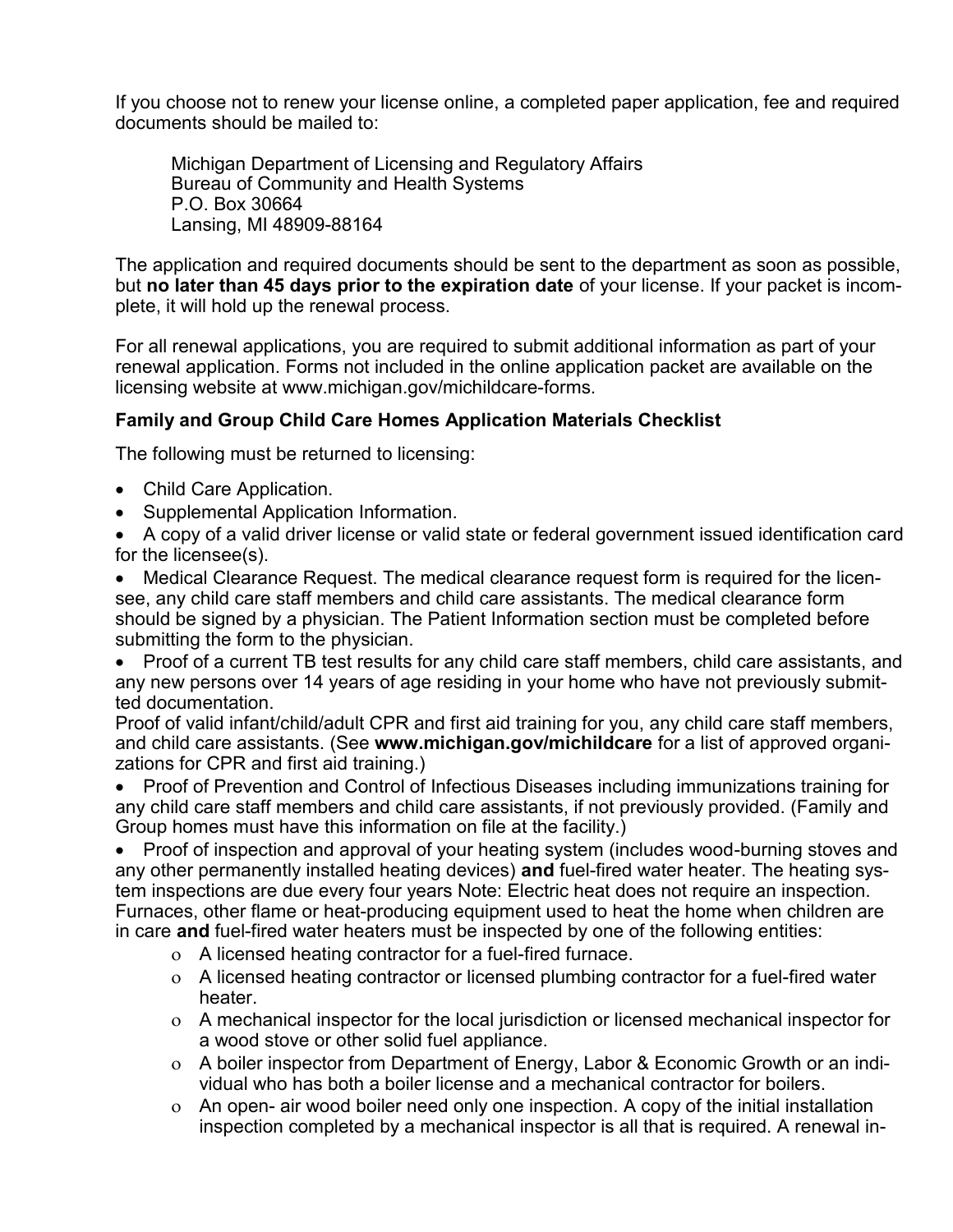- Radon test is due every four years at renewal.
- The Training Record form and verification of 10 clock hours of training per year by the licensee and 5 clock hours of training per year by each child care staff member and child care assistant. Note: Annual training is assessed by the calendar year. Training for family homes and group homes must be documented on the BCAL-4590 and verification must be available on-site.
- Online payment of the fee or a check or money order payable to the State of Michigan if submitting a paper renewal application. The renewal fee is \$25 for family homes and \$50 for group homes.

## **Child Care Centers Application Materials Checklist**

The following must be returned to licensing:

- Child Care Application.
- Supplemental Information Child Care Center.

• A copy of a valid driver license or valid state or federal government issued identification card for the licensee and/or licensee designee.

• Electronic fingerprint clearance for applicant, each partner, officer, or manager of a child care center using the Licensing Record Clearance if not previously completed for that person.

- Child Care Center Designee, if applicable and if not previously completed.
- Staffing Plan.

• No change in Building Construction Declaration. Note: If you made changes to your building, you cannot use this form. Please contact your licensing consultant for instructions.

• Self-Certification of Transportation Rules, if applicable. Note: This form is not required if transportation is provided in a school bus by a school or public transportation.

- Inspection of fuel-fired furnace by a licensed heating contractor.
- Inspection of fuel-fired water heater by a licensed heating contractor or licensed plumbing contractor.

Inspection of boiler must be inspected by a boiler inspector from LARA or an individual who has both a boiler license and a mechanical contractor license. The inspection is required, but sending the documentation to the consultant is not required.

- Documentation of fire safety.
	- o If your program is located in a school building, complete the School-Building Fire Inspection Certification.
	- $\sigma$  If your program is not located in a school building, you will need to do one of the following:
		- $\Diamond$  Request a fire safety inspection of your facility if it has been more than four years since the last fire safety inspection by a [Qualified Fire Safe](http://www.michigan.gov/lara/0,4601,7-154-63294_5529_49572_53751-82388--,00.html)[ty Inspectors.](http://www.michigan.gov/lara/0,4601,7-154-63294_5529_49572_53751-82388--,00.html)
		- ♦ Complete the No Change in Building Construction Declaration form if there has not been any new construction, remodeling, additions or renovations made to the center since the most recent fire safety inspection. Note: If there has been any new construction, remodeling, additions or renovations, you must obtain a fire safety inspection.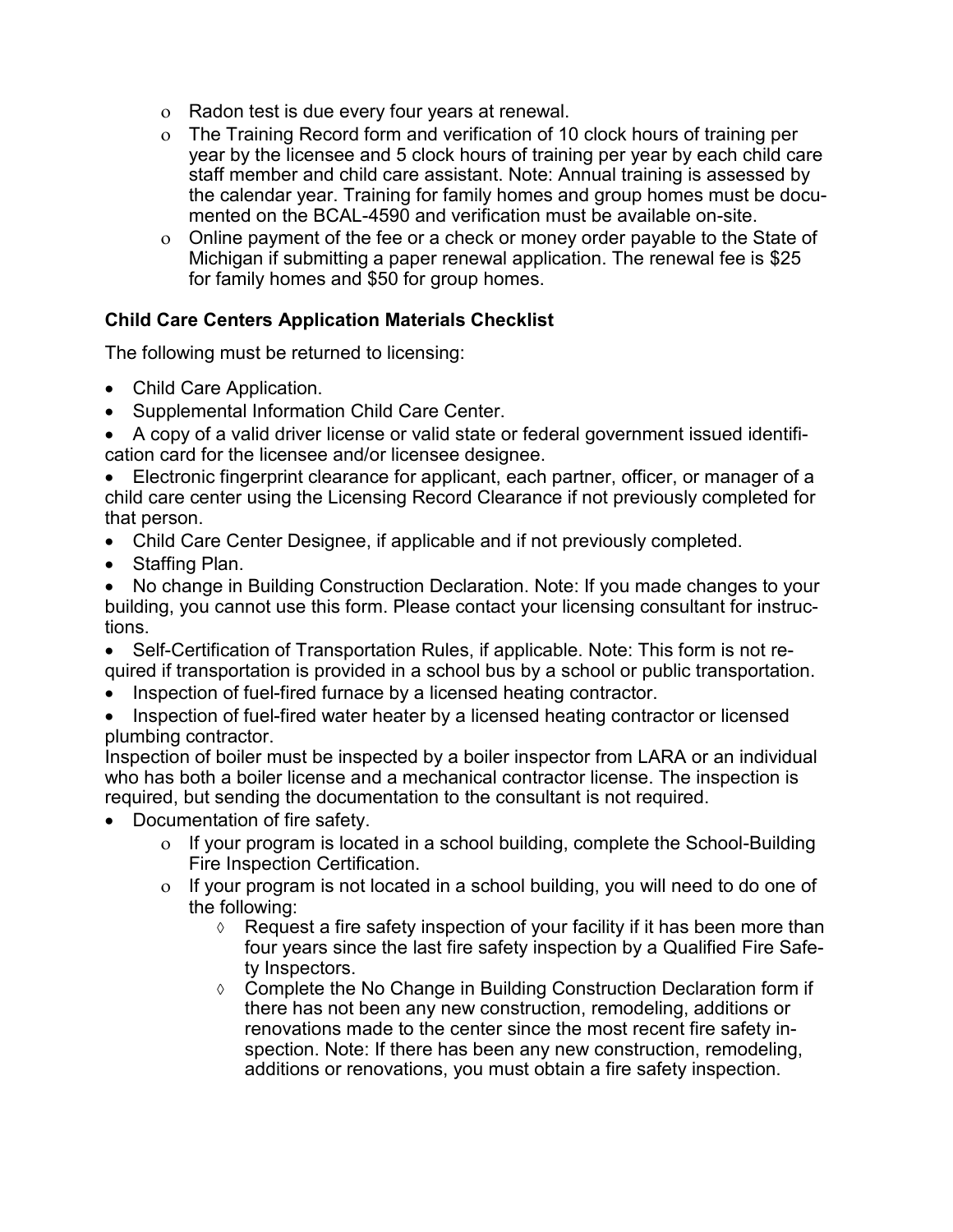*"If you still have questions regarding the renewal application, please contact your consultant."*

- Environmental Health Inspection Request. Only if you have any of the following:
	- You have private well water and/or septic system.
	- You provide food service.
- Online payment of the fee or a check or money order payable to the State of Michigan if submitting a paper renewal application. The renewal fees are as follows:

| LICENSE CAPACITY   | <b>RENEWAL FEE</b> |  |
|--------------------|--------------------|--|
| 1 - 20 Children    | \$75.00            |  |
| $21 - 50$ Children | \$100.00           |  |
| 51 - 100 Children  | \$125.00           |  |
| $101+$ Children    | \$150.00           |  |
|                    |                    |  |

Once all required application materials have been submitted, your licensing consultant will conduct an unannounced inspection of your home or center to assess compliance with the licensing rules. If you still have questions regarding the renewal application process, please contact your child care licensing consultant. If you have specific online application questions, please call the Help Desk (517) 335-0505.

# **Internet Safety for Children**

 $\_$  , and the set of the set of the set of the set of the set of the set of the set of the set of the set of the set of the set of the set of the set of the set of the set of the set of the set of the set of the set of th

Erika Bigelow, Division Director



Using the computer whether for research, playing games or browsing through social media sites, has become a common practice for children. The online experiences for the children can be both productive and fun; however, they can also lead to trouble. There are some safety facts that you can take to help make sure children are making good choices while online.

One safety fact to reinforce with children is that they cannot retract something once they post it. Children should be reminded that once they post a picture on Snapchat, Instagram, Facebook or even through a text, they have no control over what happens to it or who ultimately receives it. Many children enjoy posting "selfies" and need to be reminded that their picture should always be appropriate.

In addition to appropriate pictures posted on the internet, children should also be reminded that what they post in a conversation with others cannot be retracted.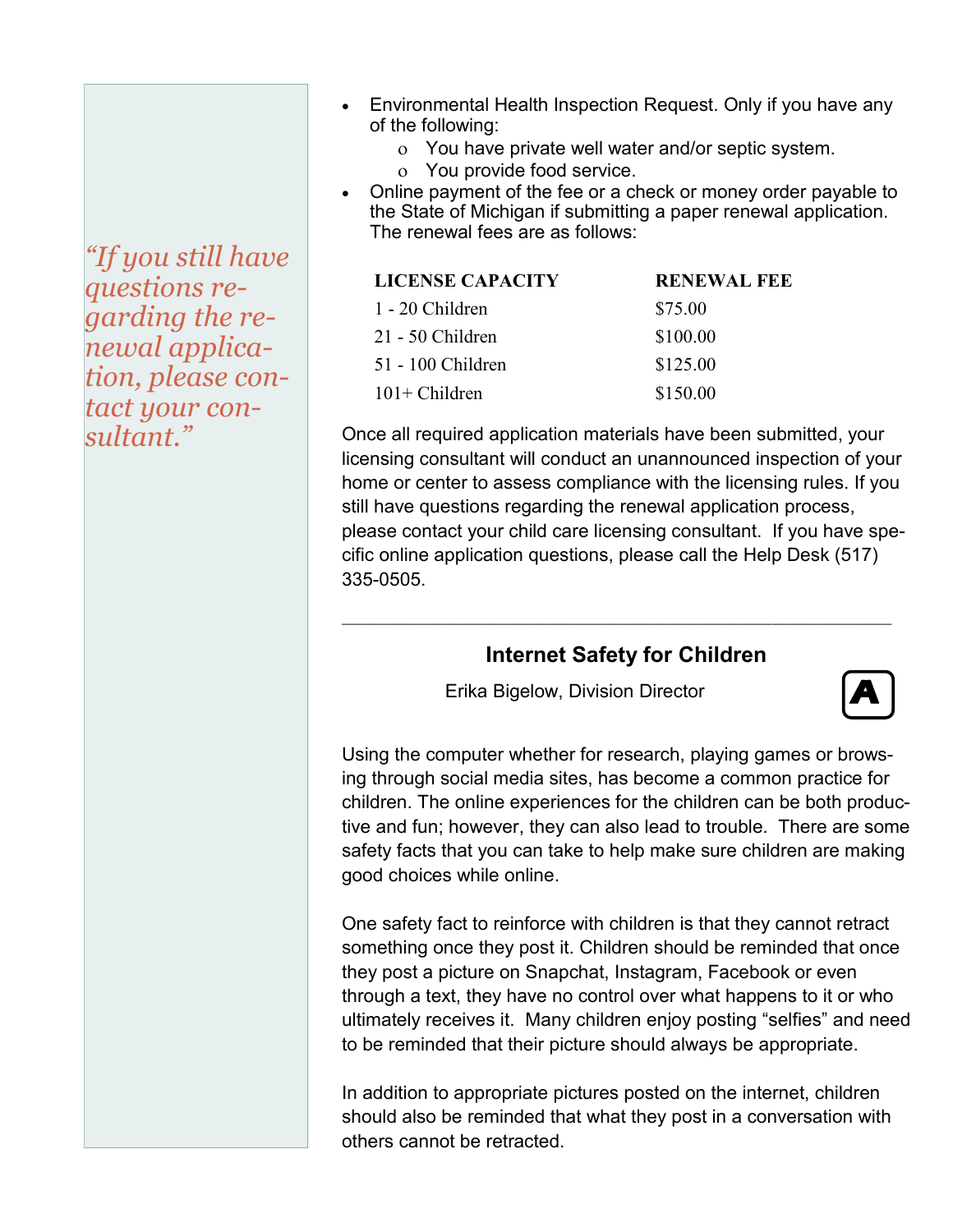Also, as with pictures, once they post their statement, they have no control over whether that post is forwarded or shared with others. Children should be reminded to always be cautious in their conversations with others. You should also reinforce that they should always know the person with whom they are conversing or who they accept as friends or followers.

Children may use the internet to conduct research for school papers or projects. You can help them brainstorm appropriate websites to browse. Teach them not to click on a link that they do not understand or does not seem appropriate. Children may accidentally click on a link that will take them to adult sites, obscene material or unsafe chat rooms where strangers are waiting to "talk" with the them.

Before children use an electronic device, verify that the privacy settings are turned on. You may also want to install parental controls as another protection. These methods may be helpful in keeping children safe on the internet being present and supervising the children when they are online is another way to help ensure that children are making good, safe choices while online.



"McGruff Safe Kids" states on their

website the following 10 safety tips for children when using the internet:

*Here are some safety tips to remember when you are using the internet:*

- *Don't give anyone your password, name, address, the name of your school or any information about your family.*
- *Don't talk to strangers on the Internet*
- *Don't agree to meet anyone in person that you've met online*
- *Don't fill in a profile that asks for your name and address*
- *Don't visit a chat room without an adult's / parent's permission*
- *Don't stay online if you see something you think your parents won't like*
- *Don't post pictures of yourself without your parents' permission*
- *Do not download or install anything on your computer without your parents' permission*
- *If you have any questions about something you read, ask your parent or guardian*
- *If you are talking to someone online and they make you uncomfortable, remember you don't have to talk back to them*

The Department of Justice website provides the following internet safety link as a resource:

[http://www.connectsafely.org/safety](http://www.connectsafely.org/safety-tips-advice/)-tips-advice/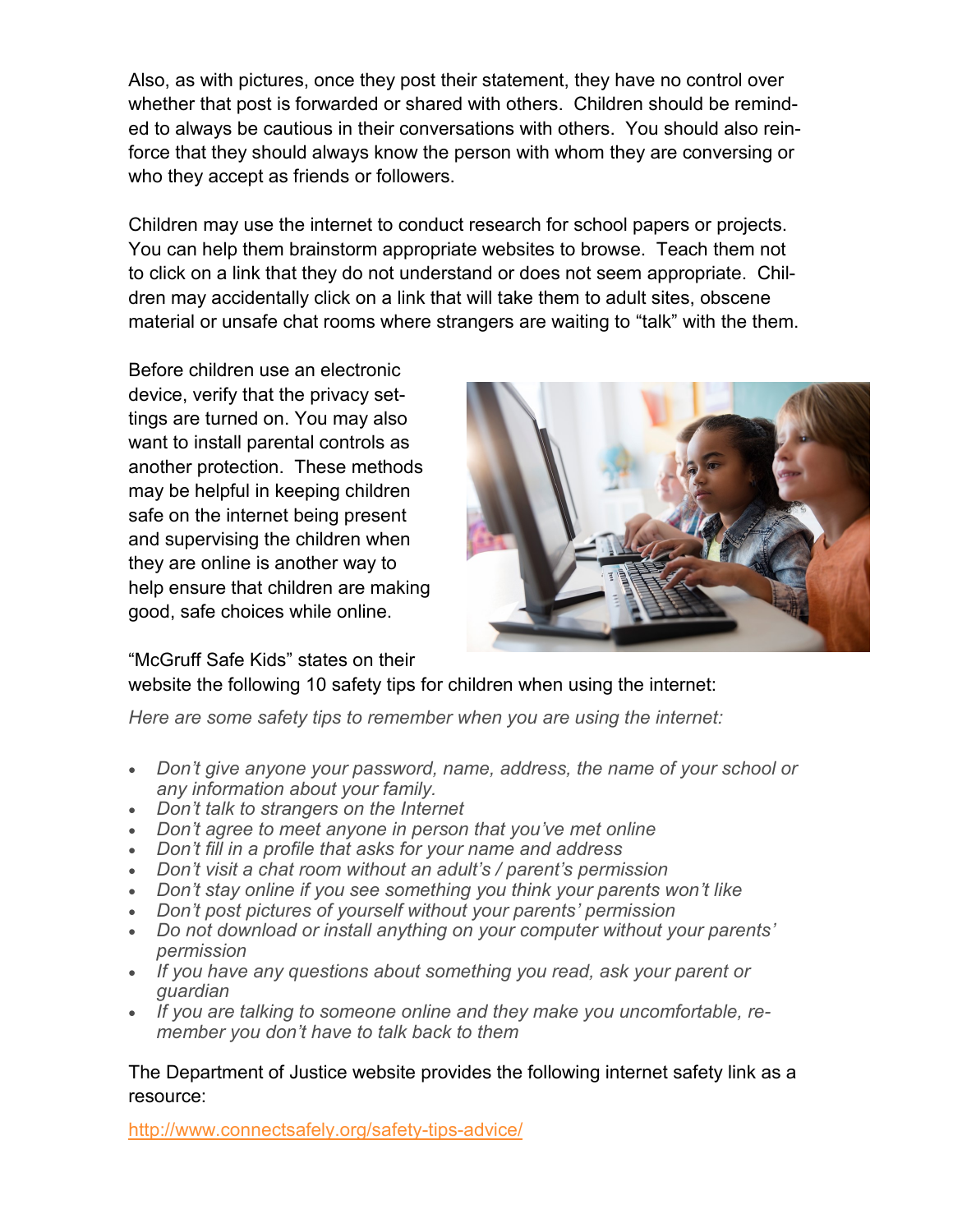Cyberbullying is another concern of children using the internet. It has become more rampant and is occurring more often with teenagers than other age groups. The Internet Safety 101 website defines cyberbullying as "willful and repeated harm (i.e., harassing, humiliating, or threatening text or images) inflicted through the Internet, interactive technologies, or mobile phones." Through cyberbullying, the bully can remain anonymous and is able to gossip, harass, threaten, and even stalk someone through post, instant messages or statements in chat room.

It is important to talk to children about cyberbullying and help them recognize the signs of it. Encourage them to talk to their parents, you, or another trusted adult if they believe they are a target of bullying. There are some simple steps children can take if they are being bullied.

- They can block or delete the bully from their social media sites.
- They can change their passwords, email addresses and usernames to their sites if they believe someone hacked their profile or continually sends them messages.
- Teach children not to sdshare their passwords.
- Limit which sites children post personal information.
- Limit who children have as contacts on their sites.
- Report the problem to the service provider.
- Don't respond to the bully.

Computers and the internet can be fun, productive and educational for children. The internet is an amazing resource for children to use. With awareness, simple safety measures, and talking with children, adults may be able to better manage internet risks to children.

 $\mathcal{L}_\mathcal{L} = \mathcal{L}_\mathcal{L} = \mathcal{L}_\mathcal{L} = \mathcal{L}_\mathcal{L} = \mathcal{L}_\mathcal{L} = \mathcal{L}_\mathcal{L} = \mathcal{L}_\mathcal{L} = \mathcal{L}_\mathcal{L} = \mathcal{L}_\mathcal{L} = \mathcal{L}_\mathcal{L} = \mathcal{L}_\mathcal{L} = \mathcal{L}_\mathcal{L} = \mathcal{L}_\mathcal{L} = \mathcal{L}_\mathcal{L} = \mathcal{L}_\mathcal{L} = \mathcal{L}_\mathcal{L} = \mathcal{L}_\mathcal{L}$ 

# **MiRegistry**

Robin Zeiter, Professional Development Specialist Michigan Department of Education



## **What is MiRegistry?**

MiRegistry is a statewide data system for child care providers, program directors, and other early childhood and out of school time professionals to track and verify employment, credentials, training and educational accomplishments.

## **What is MiRegistry Membership?**

MiRegistry membership involves the review and verification of an individual's training, credential and education information and placement on the career pathway: [https://](https://www.miregistry.org/wp/wp-content/uploads/2019/09/Career_Pathway.pdf) www.miregistry.org/wp/wp-[content/uploads/2019/09/Career\\_Pathway.pdf.](https://www.miregistry.org/wp/wp-content/uploads/2019/09/Career_Pathway.pdf)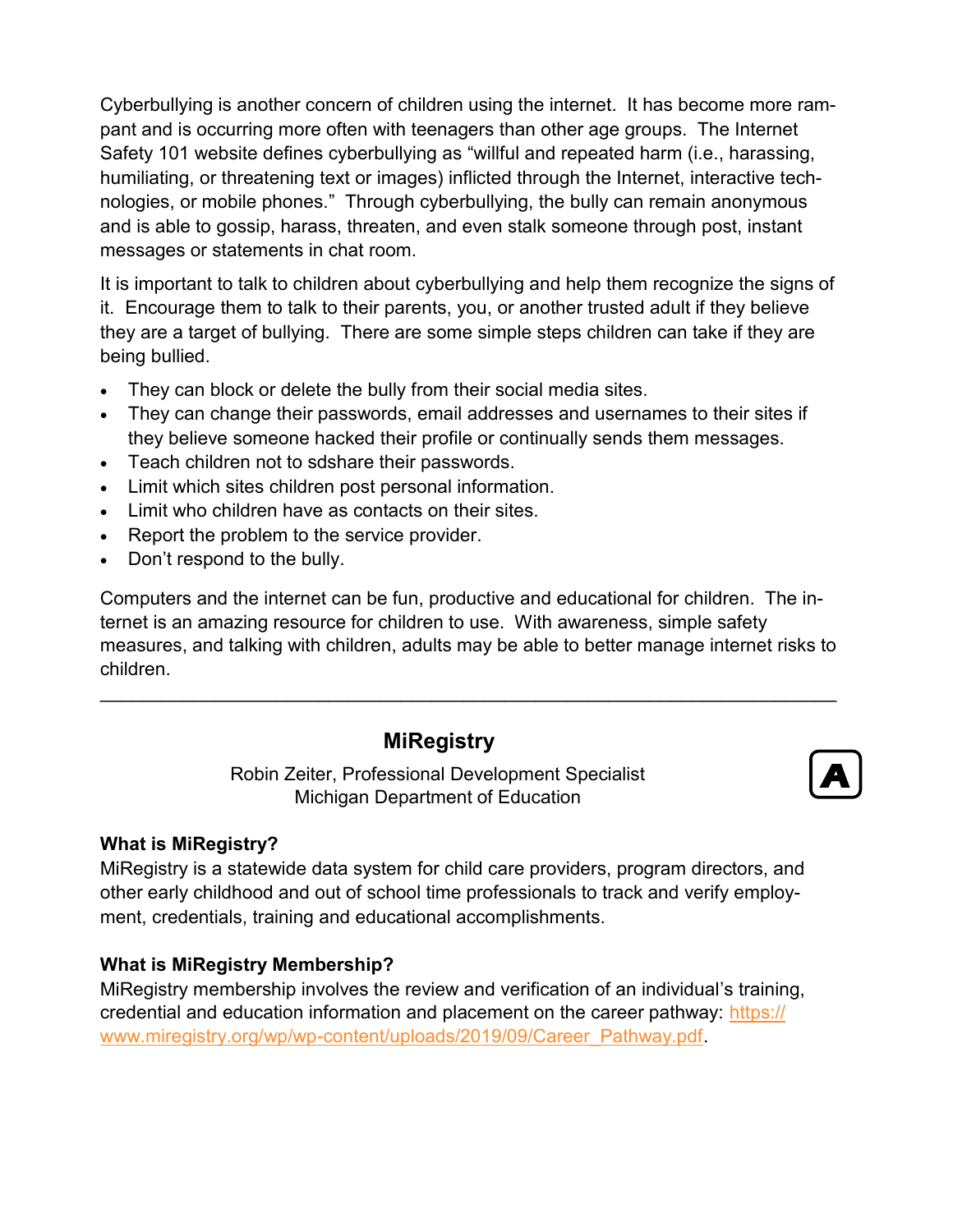Individuals can create an account, enter information about their employment, credentials, training and education into the system; upload documentation such as copies of:

- Current CPR and First Aid Cards
- CDA , MISAYD or other credentials
- Training certificates for training completed outside of MiRegistry, including documentation of the required health and safety training. If completed in MiRegistry, no additional documentation is needed. (**Note:** Training registered for and completed in MiRegistry shows as verified training immediately on an individual's training page and learning record, once the trainer verifies attendance. No additional documentation is needed.)

MiRegistry staff will review and verify information which will live in an individual's profile as verified staff qualification information. Membership processing usually takes up to six weeks and the timeline begins on the date documentation is received. **Note: MiRegistry is experiencing an extremely large number of membership applications and it is expected that membership processing time will exceed six weeks.** The best way to monitor membership application processing is to visit the website [www.miregistry.org.](http://www.miregistry.org) There is an application processing date on the home page.

## **What if an individual has completed college coursework or a degree?**

To add college coursework or a college degree to MiRegistry, an **official transcript** is required. Official transcripts must be mailed or emailed, directly from the college, to MiRegistry. Address and email can be found below.

## **Where can someone find more information about MiRegistry membership?**

Check out the MiRegistry Membership Toolkit for the steps to becoming a member, tips for submitting documentation, and resources to support program directors and organization profile owners. View the MiRegistry Membership Toolkit here: [https://www.miregistry.org/](https://gcc01.safelinks.protection.outlook.com/?url=https%3A%2F%2Fwww.miregistry.org%2Fmembership-toolkit&data=02%7C01%7CZeiterR%40michigan.gov%7C2d9a25d4a1a7496bddba08d7ae665784%7Cd5fb7087377742ad966a892ef47225d1%7C0%7C0%7C637169626884244951&sdata=3solae0Fbf) [membership](https://gcc01.safelinks.protection.outlook.com/?url=https%3A%2F%2Fwww.miregistry.org%2Fmembership-toolkit&data=02%7C01%7CZeiterR%40michigan.gov%7C2d9a25d4a1a7496bddba08d7ae665784%7Cd5fb7087377742ad966a892ef47225d1%7C0%7C0%7C637169626884244951&sdata=3solae0Fbf)-toolkit. There is also a video: [Becoming a MiRegistry Member](https://www.youtube.com/watch?app=desktop&v=CMMtcMv1bAk&feature=youtu.be) that is an excellent resource.

## **Why is MiRegistry important?**

# • **Licensing Consultants and Managers have access to MiRegistry**

Licensing can view staff training and qualifications by license number and/or by individual. New licensing rules specifically indicate verification of professional development can be maintained online in MiRegistry.

• **Program Director/Administrator Management of Staff Qualifications and Professional Development** 

MiRegistry provides a staff report that allows program administrators to manage staff qualifications and professional development through verified employment with the licensed program/organization. A director can track staff training and view credentials in one place.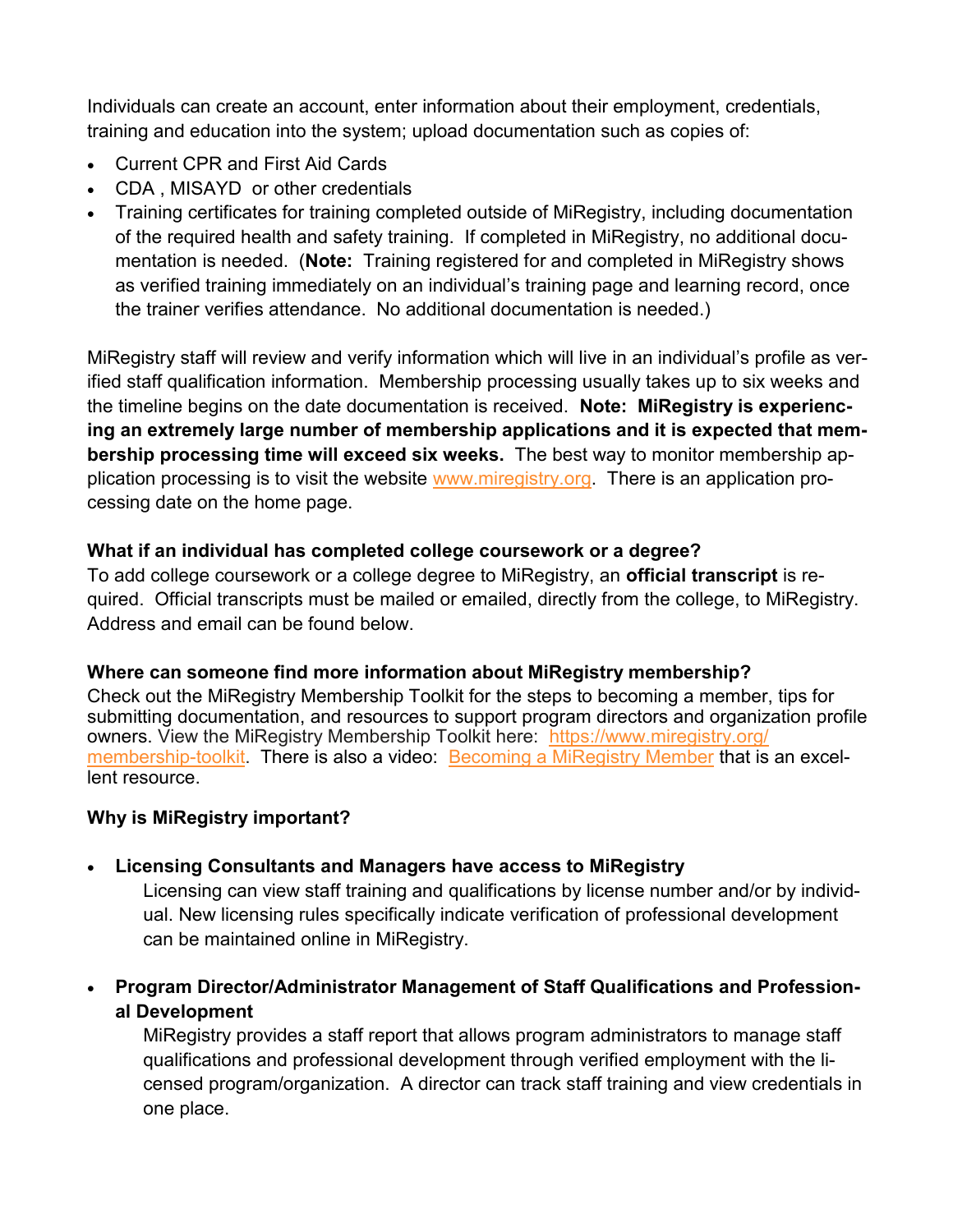# **Great Start to Quality (GSQ)**

MiRegistry **membership** is required for all staff of programs participating in Great Start to Quality. Staff qualification and professional development information that is **verified in MiRegistry** is used to support the GSQ Self-Assessment Survey (SAS).

## **Professionalism and Workforce Data**

Individuals serving children, youth and their families in quality programs are professionals and should be recognized as such. A workforce registry gathers that very important qualification information (formal education, professional development, and credentials), wage, retention, and employment information. This information speaks to the caliber of individual that is part of this workforce and can help inform state level policies to support the workforce.

## **What else is good to know about MiRegistry?**

MiRegistry houses a trainer and training approval system and offers a training calendar that includes over 3200 different professional development opportunities across the state.

#### **How do I contact MiRegistry?**

Email: [support@miregistry.org](mailto:support@miregistry.org) Fax: 1-888-825-9995 Mail: MiRegistry 2908 Marketplace Drive

Fitchburg, WI 53719

Suite 103

miregistry

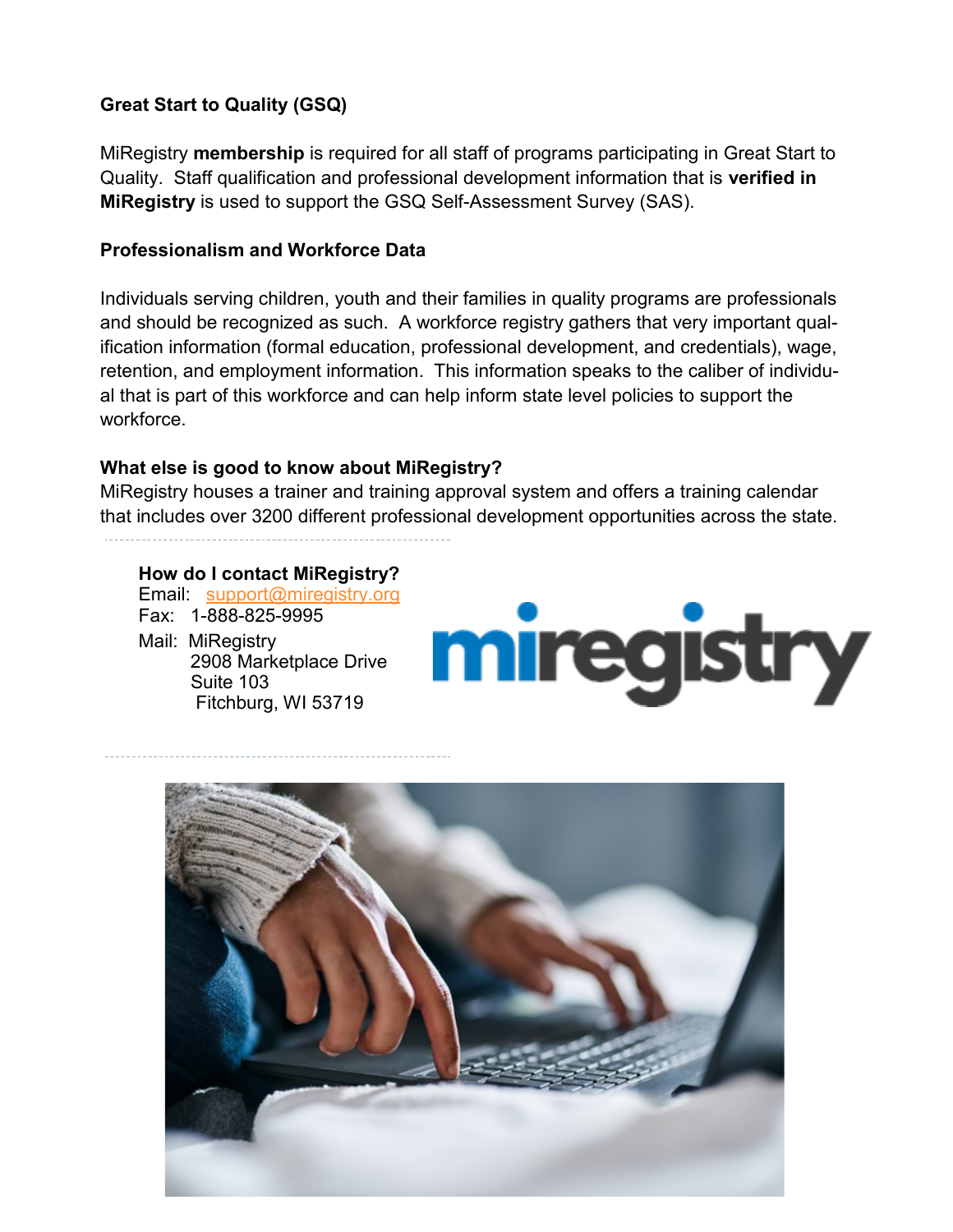# **Center Programming – sleeping, resting and supervision**

Center programs must be planned to provide a flexible balance of:

Quiet and active experiences.

Children under 3 years of age shall be provided opportunities to rest regardless of the number of hours in care.

Naptime or quiet time must be provided when children under school-age  $(3 - 5$  years) are in attendance 5 or more continuous hours per day.

*Young children benefit from scheduled periods of rest. This rest may take the form of actual napping or a quiet time. There is not a specific amount of time required for sleeping or resting.* 

For children under school age who do not sleep at rest time, quiet activities must be provided such as reading books or putting puzzles together.

*While naptime or quiet time is required, not all children will fall asleep. In these situations, quiet activities must be provided such as looking at books, putting together puzzles, etc. It is best practice to have a separate area away from sleeping children where children can engage in quiet activities. Centers may wish to develop a naptime/quiet time policy and share it with parents.*

Appropriate supervision of children must occur at all times, whether the children are sleeping or engaging in quiet activities. Appropriate supervision includes remaining in child care staff member to child ratios at all times:

| <u>Age</u>                                          | Child care staff member to child ratios |         | Group Size |
|-----------------------------------------------------|-----------------------------------------|---------|------------|
| Preschoolers, 30 months of age until 3 years of age |                                         | 1 to 8  | 16         |
| Preschoolers, 3 years of age until 4 years of age   |                                         | 1 to 10 | 30         |
| Preschoolers, 4 years of age until school-age       |                                         | 1 to 12 | 36         |
| School Agers                                        |                                         | 1 to 18 | 36         |

# **Safe Sleep and Video Surveillance**

Video surveillance equipment and baby monitors must not be used in place of appropriate supervision of sleeping infants. Appropriate supervision includes frequently monitoring a sleeping infant's breathing, sleep position, and bedding for possible signs of distress.

**C**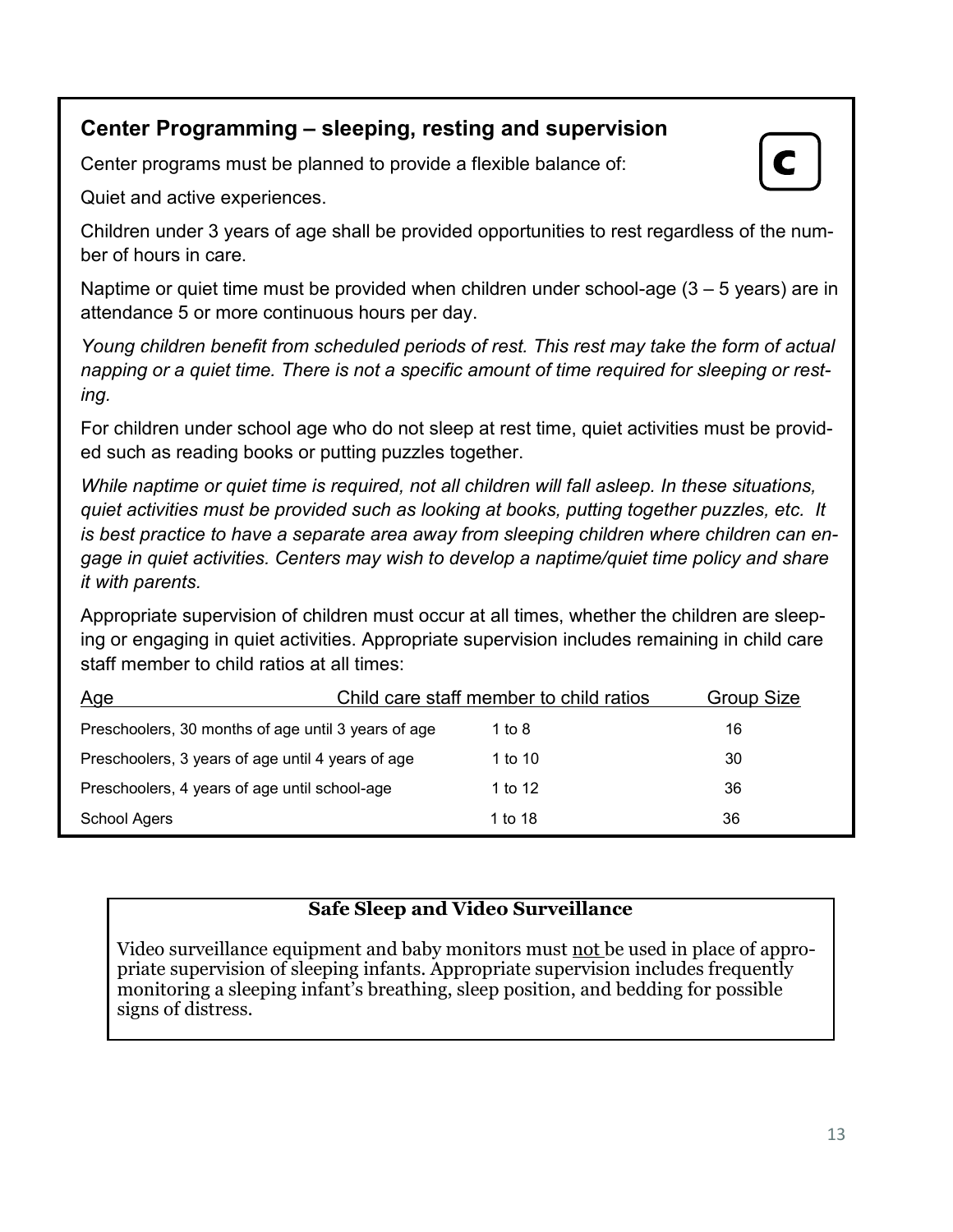# **Technology and Its Impact on Child Care**



Jackie Sharkey, Area Manager Pontiac Region

Technology use within child care has become an important part of many programs due to its' everyday use in homes and schools. Child care has had dramatic changes since the introduction of the Block Grant in 2014, which brought increasing law and rule requirements. While the change in requirements are a positive for the care of children, they do mean an increase in workloads for child care licensees and caregivers, including more paperwork. Many licensees are using specialized child care software, which can save significant time, space and costs. They allow parents to sign their children in and out of the program on a computer instead of signing in or out on paper. It provides parents with real-time access to what is happening in their child's classroom through video feeds, as well as through daily reports that can be updated in a parent's account throughout the day. Many documents required by licensing are also kept on the software or on other computer programs, such as the Child Care Background Check (CCBC) system and MiRegistry. This means using less space for the storage of some of the documents, spending less time on these tasks that must be done, and having more time caring for the children.

We are also living in a world where it has become necessary to include screen time as part of children's learning. Schools are using technology more and more for children and parents, and the children need to be prepared for its' use in the future. Exposure to [digital technology](http://www.abc.net.au/news/2016-10-06/parents-teachers-urged-to-engage-children-digital-technology/7911044)  is being seen as '[essential for child development](http://www.abc.net.au/news/2016-10-06/parents-teachers-urged-to-engage-children-digital-technology/7911044)'. It is critical for their school readiness and success.

Caregivers can support children's use of technology in ways that aid in their learning. An example is the caregiver using her own mobile device to take photos during work time and use them to help children recall their work. They can hold the phone while children swipe the screen to look backward and forward to see the order they followed for their project. Another example includes video recordings made by a caregiver during a field trip, which can help children recall and build on their experiences.

This is not to say that technology should be the focus with children. Computers and other electronic equipment are important, but children's hands-on-learning with manipulatives and direct social interaction should still be included in the majority of activities on the daily schedule. Children will still use other objects to represent these devices during play, such as using a block as a smart phone. Young children enjoy using objects that stand in for the real thing in ways that imitate adult use.

The use of technology for required documentation has become very important to keep up with running a child care business. The use of technology with young children offers many opportunities for early learning. We must keep in mind that children learn best through direct interaction with people and materials, in activities they choose and shape themselves. Keep both as part of learning, but make sure the children have plenty of opportunities for hands-on learning.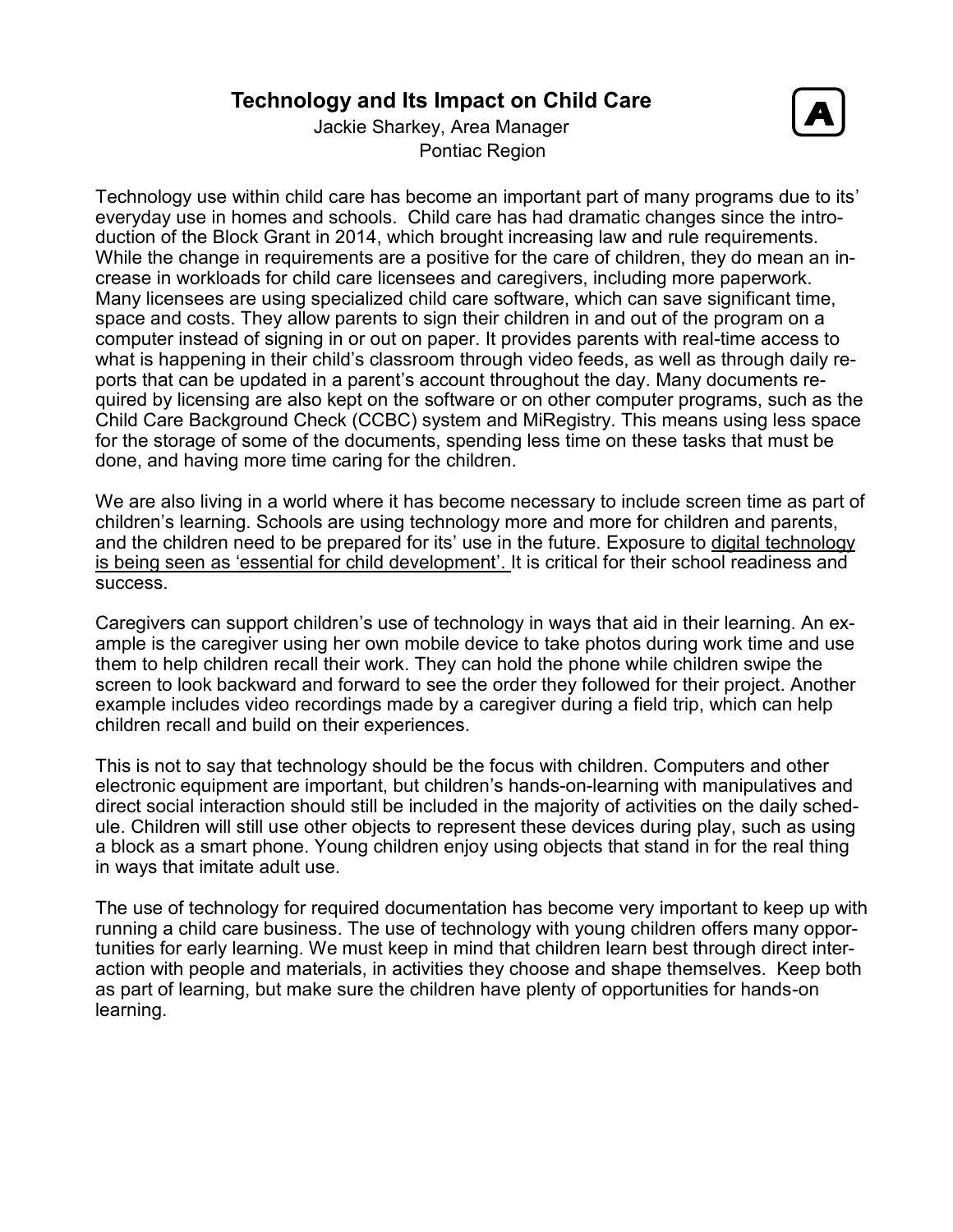**Screen Time/Media at a Glance** Catherine Edgar, Licensing Consultant Genesee County



Child care licensing defines "Media" as the use of electronic devices with a screen, including but not limited to, televisions, computers, tablets, multi-touch screens, interactive white boards, mobile devices, cameras, movie players, e-book readers, and electronic game consoles. Licensing rules for screen media are as follows:

- For home child care providers, screen media is limited to 2 hours per day. This includes all screen time, including television, movies, video games, and electronic devices.
- For child care centers, any media use is prohibited for children under 2 years of age. For children over 2 years of age, non-interactive media is limited to 2 hours *per week.* Noninteractive media is defined as media that is used passively by children. This would include, television, movies, and most video games. Interactive media is defined as any media that is designed to facilitate active and creative use by children and to encourage social engagement with other children and adults. For examples of interactive media, you can go to [www.healthychildren.org.](http://www.healthychildren.org)

The American Academy of Pediatrics (AAP) recommends limiting screen time for 2 to 5-yearolds to 1 hour per day of high-quality programming. Children in your care may already be exceeding the screen time guideline before they even arrive at your facility! The AAP also recommends that children under the age of 18 months avoid any use of screen media. The exception to this would be Facetime or Skype with distant relatives, as this has been found to benefit infants and toddlers by strengthening relationships with those who they cannot have face-to-face contact with.

There has been a number of studies done on the effects of media on children. Research has found that overuse of media results in:

- Not enough sleep
- Delays in learning and social skills
- Obesity
- Behavior problems

It is important to remember that these negative outcomes can also be found when media is in the background, such as playing a movie while children are napping or having a television on during active play time.

It is important that child care providers know what high quality media is, as this is the only kind of media recommended by the AAP for children over the age of 2 years. Television shows that meet the definition for high quality will display the E/I symbol on the screen. This stands for Educational and Informational programming and was established in the Children's Television Act (CTA) of 1990. In addition to the E/I symbol, children's programming produced by Public Broadcasting Service (PBS) and Sesame Workshop are good places to look for high quality programming. Finding high quality apps for a smart device or phone is a little more difficult. Many apps that are listed under the "educational" category show little evidence of improving cognitive, literacy, or social outcomes for children, unfortunately.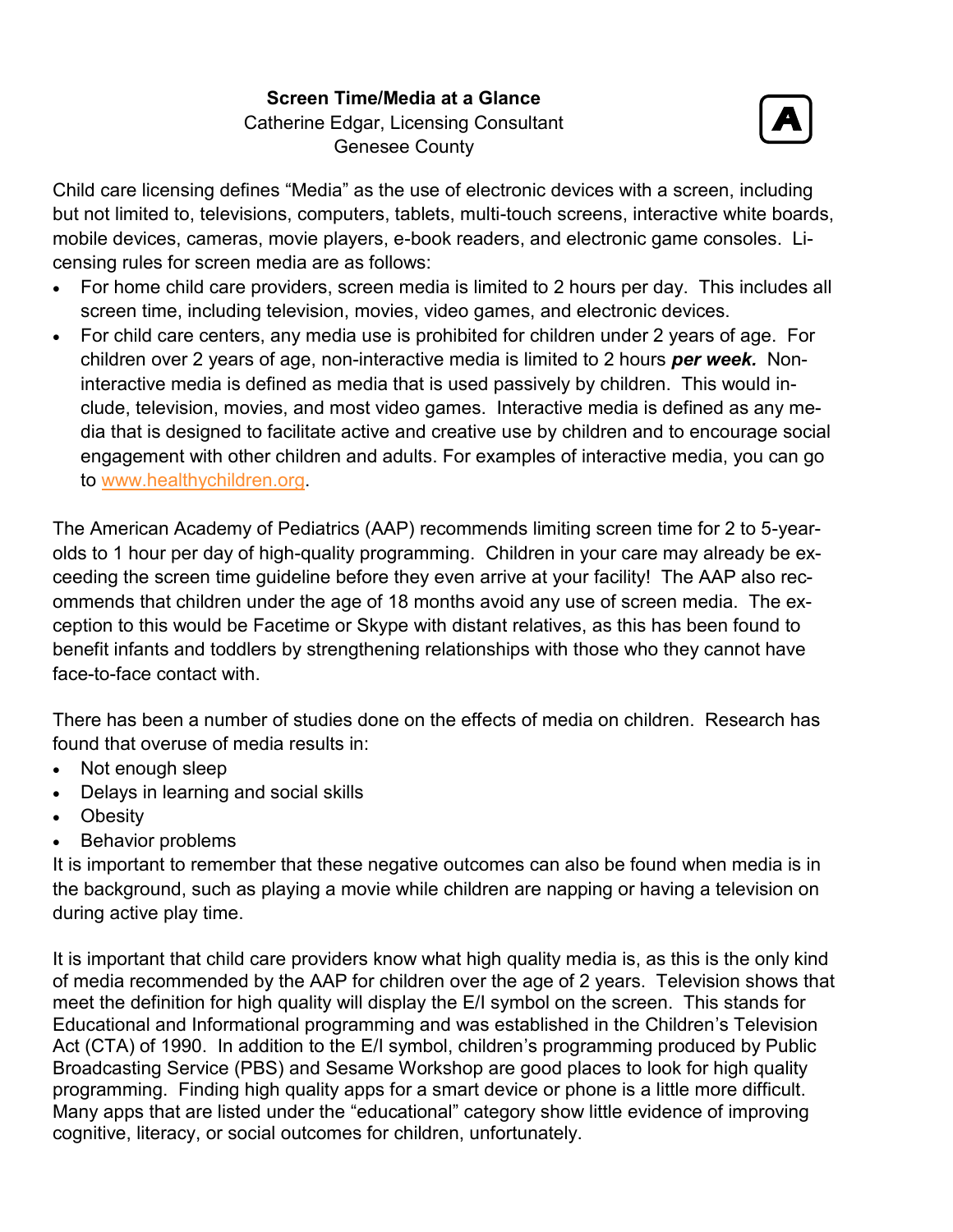High quality educational apps should be age-appropriate and be interactive. Any interaction should consist of more than pushing or swiping. A good source for finding high quality apps for children is the web site [www.commonsensemedia.org.](http://www.commonsensemedia.org) 

As a child care provider, you have the ability to affect children's lives in substantial and meaningful ways. By limiting screen time and providing high-quality media when media is available, you can make a positive impact on a child's development. You have the ability to increase social interactions while reducing obesity and behavior problems seen with too much media.

#### \_\_\_\_\_\_\_\_\_\_\_\_\_\_\_\_\_\_\_\_\_\_\_\_\_\_\_\_\_\_\_\_\_\_\_\_\_\_\_\_\_\_\_\_\_\_\_\_\_\_\_\_\_\_\_\_\_\_\_\_\_\_\_\_\_\_\_\_\_\_\_\_\_\_\_\_ **Trading Ink and Paper for Digital Solutions: What You Need to Know**

Candice Case-French, Area Manager Northwest Michigan



Paperwork and child care…oh my! One of the common complaints from providers is the amount of paperwork. Whether you're a licensed child care home or a program director, the paperwork seems to never end. It might feel as though you're adding another filing cabinet to your office space every twelve months and you might be struggling to organize it all. Maybe it's time to trade in your ink and paper for a digital solution. From electronic attendance records to multifunctional management systems, here's a closer look into the endless possibilities in the digital era.

# **Storing Documents Electronically**

One of most common digital records stored by child care providers are their policies and staff files. Many home providers and small private centers simply have documents stored on a computer. This is a simple and easy way to store documents, but computers eventually die. When the only copy of your program's volunteer policy is stored on a single computer, that data could potentially be lost forever. There are several different services that allow you to store and share electronic files. If you're interested in storing documents electronically, consider using an online storage service such as Google Drive or Dropbox. If you are part of a larger organization, you can create file sharing on your organization's server.

Online storage services allow you to access the information from any computer or phone using a secure login. In addition, most online storage services allow you to share the documents with other individuals. You can create folders for each child care personnel, one for policies, and one for additional paperwork. With a click of a button, you can share that information with your licensing consultant, parents, or other individuals. Online storage services allow you to choose who has access and what information each individual can see. A great example is MiRegistry for professional development; the organization can have a profile, each staff personnel can have a profile, and all this is viewable by your licensing consultant.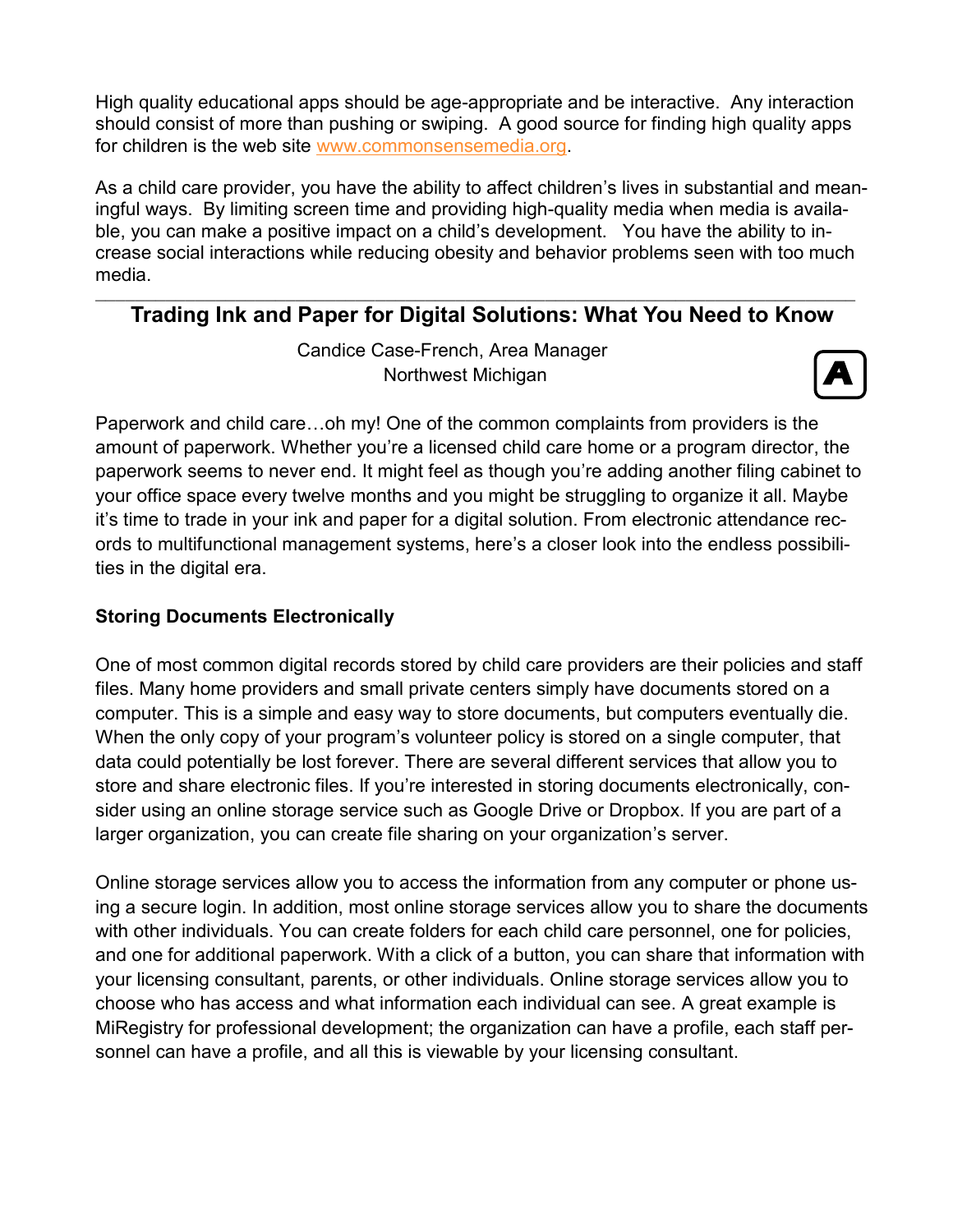With electronic document sharing, you can even set up a password for files. The password for a file can be shared with the individuals that need to have access. For example, electronic copies of the Consent and Disclosure forms can be shared in a folder and you can share the password to that folder with your licensing consultant. If you're not onsite during an inspection or investigation, the personnel on site can show the licensing consultant where the file is stored on the computer. The licensing consultant can use the password to view the documents and close the file. The child care personnel will be able to see the folder but will be unable to open it without the password. This is a great way to keep confidential information accessible and safe.

# **Electronic Attendance Records**

Electronic attendance records are becoming increasingly popular in child care facilities. It's important to keep accurate records of when children are arriving and leaving. There are hundreds of applications for computers, tablets, and smart phones that allow you to track the attendance of the children in your care. Some child care facilities even have computers or tablets set up where parents electronically check children in and out. The important thing to remember when looking at attendance apps is the ability to save, download, and view the attendance records over time. You'll need to be able to go back and view attendance records for billing and your consultant will need access for inspections and special investigations.

# **Electronic Billing**

Parents forget to bring payment, you're constantly running to the bank to deposit checks, you're scrambling at tax time to compile your records, and you're never paid on time. Does this sound familiar? If so, electronic payments might be for you. Electronic payments can be as simple as setting up a PayPal account and sending an invoice to parents or as complex as having a credit card reader attached to your smart phone. Younger generations are used to paying everything electronically; their child care bill is no different. Services like PayPal and credit card readers do charge a small fee for their services, but sometime the benefits of being paid on time and the convenience are worth it. There are also software systems like QuickBooks that providers can utilize. Electronic billing not only makes it easier to get paid on time, it also helps you create a record for tax season.

# **Tracking Events and Dates**

One of the biggest struggles for child care providers is keeping track of when things are due. From updating your CPR and first aid to keeping track of when a child's physical needs to be updated, it can be difficult to stay on top of due dates. Using an electronic calendar like Google Calendar or Outlook makes tracking important dates easy. Most electronic calendars can be accessed on multiple electronics and they can be shared with other users. Imagine having all your dates on your phone, tablet, and computer at any time.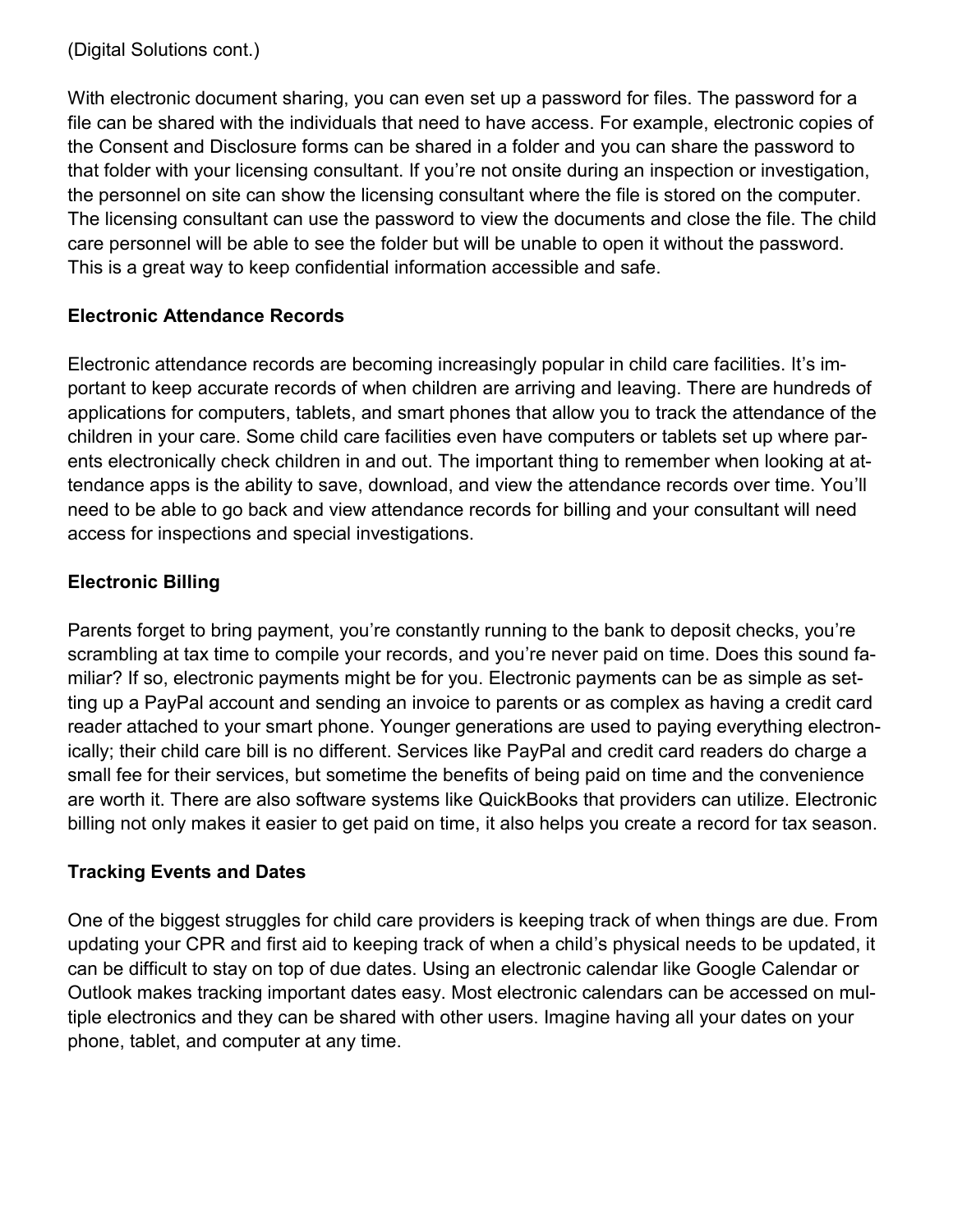Electronic calendars can help you stay on track and help ease the burden of trying to remember when things are due. Let's take a look at CPR and first aid as an example. With an online calendar you can set yourself two reminders; one date to schedule a class three months before your card expires and another date to remind you that your card has expired. The key to effectively using an electronic calendar is consistency. You need to intentionally and purposefully put everything on the calendar. The tool will not work if you don't use it.

# **Electronic Communication**

From quick updates to daily sheets for parents, it's important for child care providers to actively bridge the communication gap between child care and home. Drop off and pick up times can be hectic and there isn't always time for updates on the day's events, paperwork that needs to be submitted, payments that are due, and other day to day communications. There are many quick and easy ways to electronically communicate with parents. Text messages and Facebook pages are two of the most common communication tools used by child care providers.

There are also lots of apps on the market that allow you and your child care personnel to communicate quickly and easily with parents. Some of the apps allow you to track information for daily sheets such as infant feeds and sleep patterns; at the end of the day the app sends an electronic daily sheet to the family.

Social media and websites can be a great way to advertise and to communicate. However, it's important to make sure parents are comfortable with you sending electronic communications regarding their child. It is best practice to have parents sign a permission slip when posting information or images of their child on social media and websites.

Electronic communication can have some drawbacks. When using electronic communication, it's important to remember that once the message is out there, you cannot take it back. It's easy for electronic communication to be misinterpreted. For sensitive discussions a phone call or face-to-face communication is best. In addition, it's important to make sure parents are comfortable with you sending electronic communications regarding their child.

## **Multi-Functional Management Apps**

There are many ways for child care providers to go digital and multi-functional child care management applications are the all-in-one solution. Applications such as Brightwheel, Child-Watch, KidKare, and ProCare offer providers online management systems that have multiple functions. These apps allow you a way to track attendance, electronically bill, communicate with parents, track meals, set up classrooms, run reports, and more. Each app comes with its own unique features and many of the apps have a free or small fee trial period.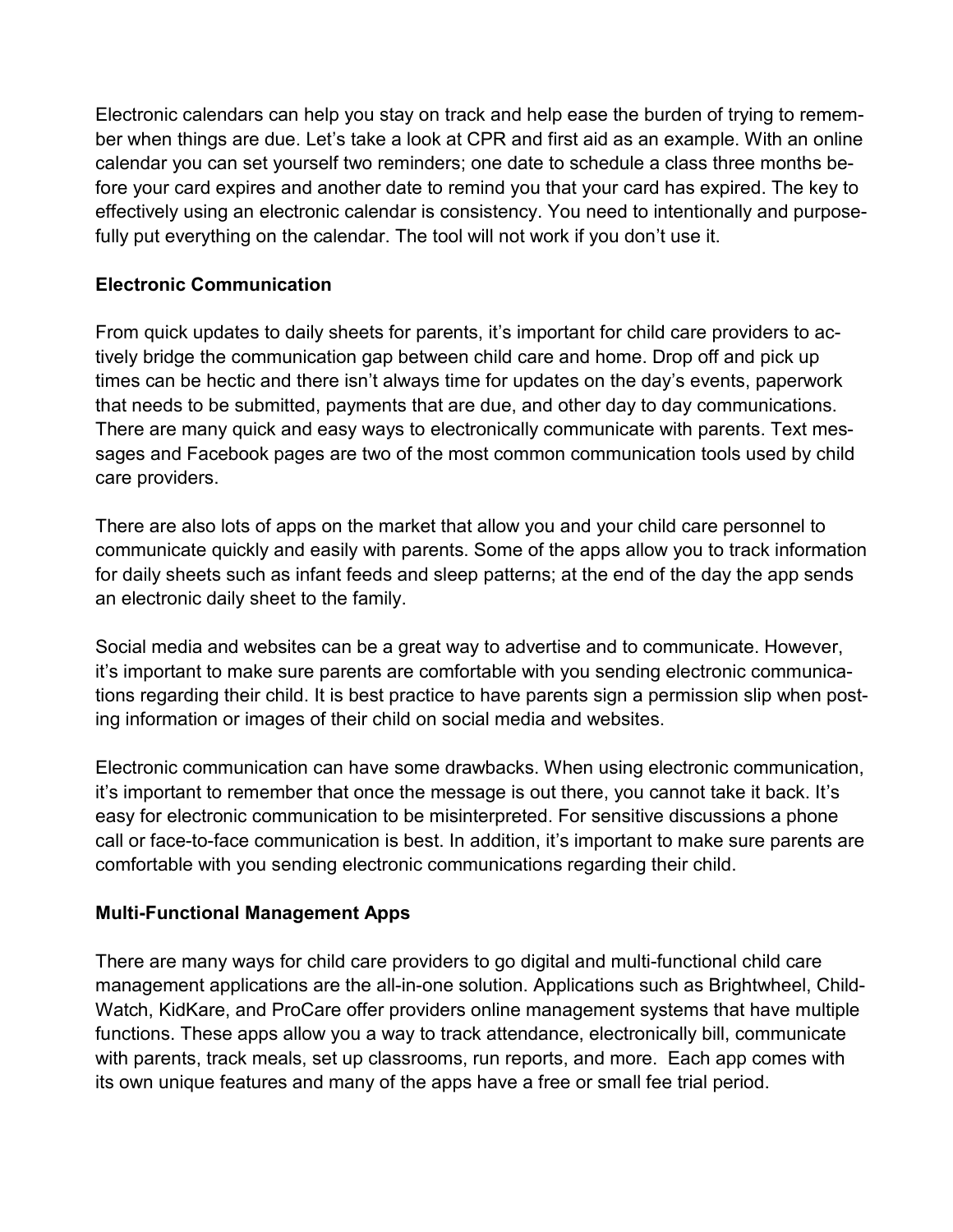The multi-functional apps allow child care providers, center directors, and child care personnel to have an instant and easy way to track everything in one place. Using tablets or smart phones, all child care personnel can easily track events as they are happening. A staff member can be tracking a diaper change in the infant room, another staff member can be recording a video of a preschooler reading his first words, a third staff member can be signing a school-age child in after school, and a parent can be paying the child care bill. All this data can be captured in one place in real time. The licensee or program director has access to all of this information as it's happening. Multi-functional apps have the ability to help you manage many of the day-to-day operations in one place.

# **Reflection Questions before Going Digital**

Going digital can help you stay organized and save time. However, it's important to do your homework before tossing the paper and ink in the trash. Digital records aren't for everyone. Below are some simple questions to guide your thinking before you jump into the digital world of child care management.

- Why do I want to go digital? What do I hope to gain from going digital?
- Do I feel comfortable with digital records and applications? Do I need more training?
- Do I have the technology (tablet, smart phone, etc.) to make this happen?
- Do I have reliable internet or cell phone coverage in my area?
- Does the software, application, or online storage system have a fee? A trial period?
- How easy is the technology to use?
- Will this save me time and/or money in the long run?
- Can I download and print information when I need it?
- Will I have access to the information instantly when I need it?

# **Final Thoughts**

Digital records and paperwork are a tool available to help a program succeed. They need to be accessible to licensing during inspections and special investigations. They also need to be accessible to personnel that need the information to complete their job duties. For example, at least one personnel with access to the digital attendance records would always need to be onsite at all times. Digital solutions are not a substitution for your administrative duties. With that being said, going digital can be a huge stress reliever for providers. The key is to do your research and find the digital solutions that meet your program's needs; there is no one size fits all. Before you take the digital jump, take some time to explore the different options. If you're unsure if a specific digital system will meet the licensing requirements, reach out to your consultant.